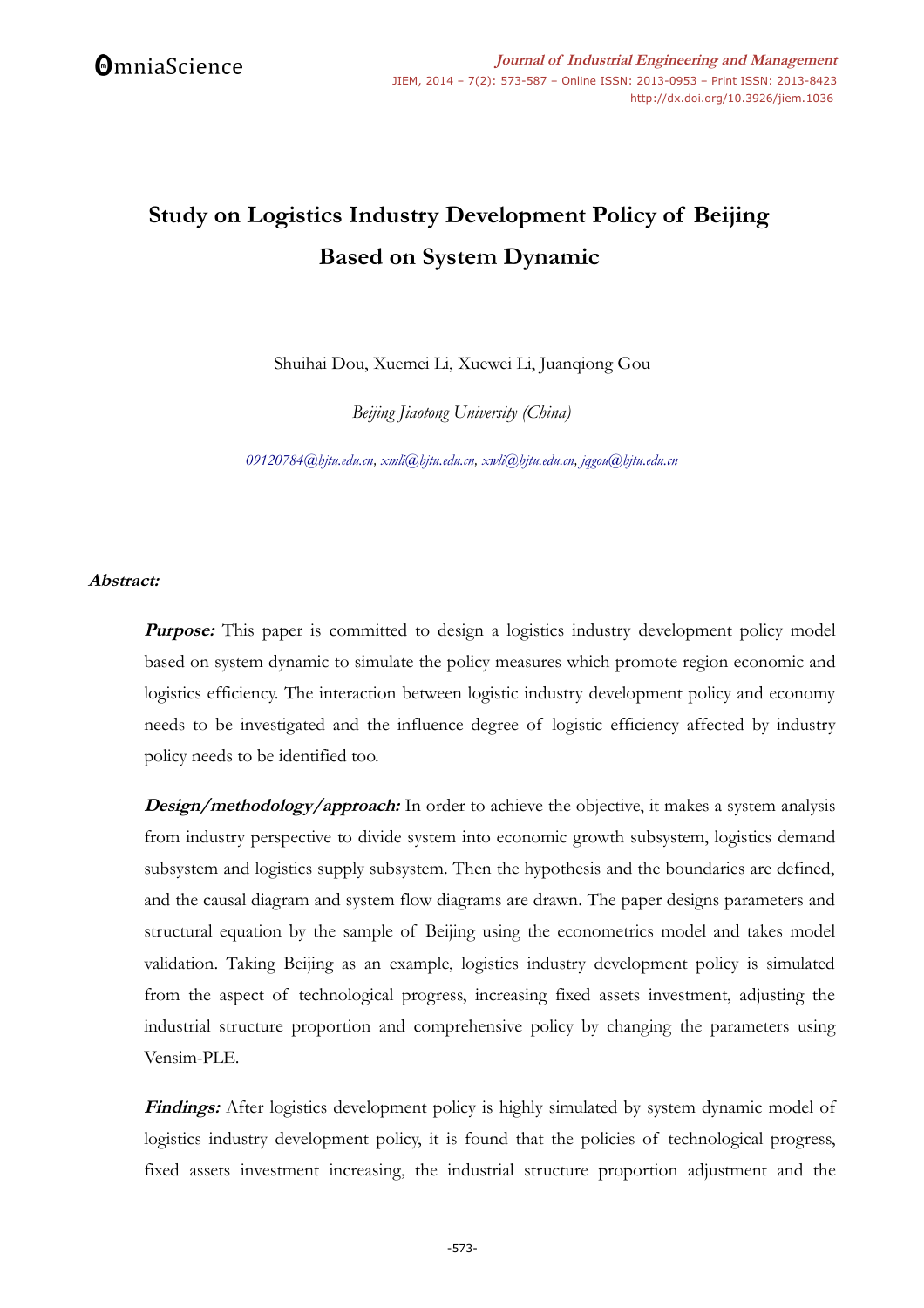comprehensive policy have different function to affect GDP, logistics demand, supply capacity and actual logistics costs.

**Originality/value:** Compared with the previous research, this paper analyzes the interactive mechanism between logistics industry policy and region economy from a system perspective and establishes system dynamics model of logistics industry development policy to make up for the limitation of previous research.

**Keywords:** logistics industry, system dynamics, regional economy, policy proposal

## **1. Introduction**

In the new economic situation, the rapid development of the logistics has gradually changed into the concept of an industry. It plays a pillar industry role in the national and regional economic development. Revealing the mechanism of logistics industry and regional economy development and proposing some countermeasures and suggestions will have a very important significance for the logistics industry development, regional economy and social progress.

In the past few years, issues of logistics industry development policy have come into eyes of domestic and foreign scholars. From the research level, logistics industry development policy can be classified into national and region level (Hai, Zhang & Sun, 2005; Hens, Robvan & Hei, 2011; Masahiro, 2010; Pilar, González, Adenso & Hakim, 2004). From the national level, they have put forward logistics policies to promote economy in the point of macroeconomic (Magnus & Ruth B., 2010). For example , Muñuzuri, Cortés, Guadix and Onieva,(2012) indicated that outdated logistics policy and regulations enforcement resulted in the urban logistics inefficient. Based on this, he proposed the development suggestions for city logistics of Spain. From regional level, domestic and foreign scholars proposed the logistics policy in accordance with the specific regional conditions (Jin, 2012; Liu, Li, Dai & Zhang, 2013). Take Dilek (2012) as an example, he brought forth some suggestions for Istanbul logistics development on the base of its location advantages. According to the current situation of logistics in Hebei province, Li, Hu and Meng (2009) proposed logistics strategy for Hebei province from aspects of formulating regional logistics service plan, building logistics parks, developing modern logistics enterprises and establishing logistics hardware and software. Throughout the views of all the scholars above, from the research content, all the scholars proposed the specific measures for logistics industry based on the actual situation. However, the specific implementation effect could not be determined. From the research methods, the qualitative methods rather than the quantitative methods were used to study the logistics industry development policy, which turned out that implementation effect of policy wasn't evaluated.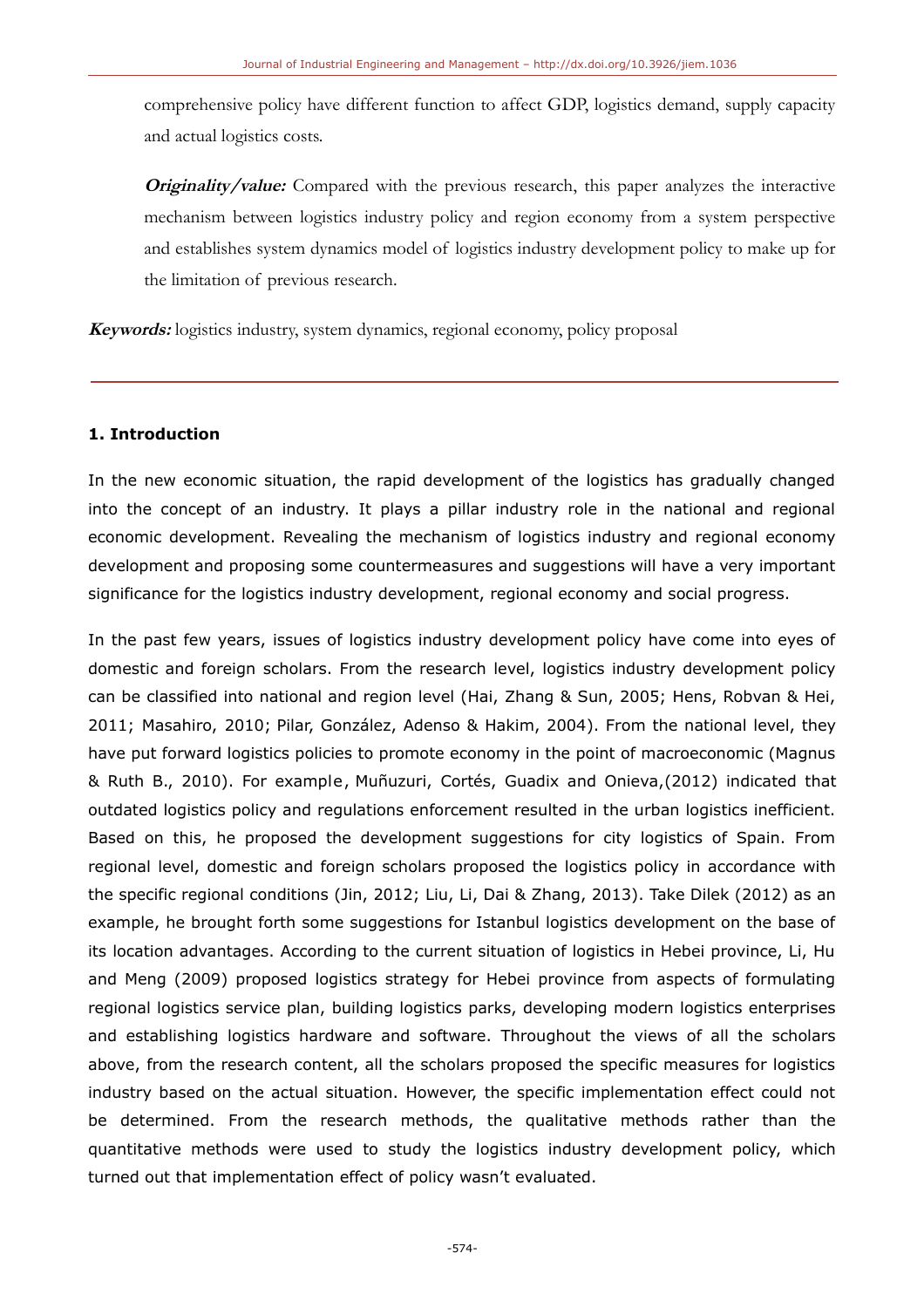Based on the above research status, this paper analyzes the interactive mechanism between logistics industry and region economy from a macro point and establishes system dynamics model of logistics industry development policies. Subsequently, logistics industry development policies of Beijing are simulated by collecting the data from 1978 to 2008 in Vensim-PLE (Wang, 2009). We expect that the simulation results can serve relevant department when they formulate logistics industry development policy.

## **2. Logistics Industry Development Policies Model**

## **2.1. System Analysis and Boundary Determination**

By summarizing the previous research results, the system dynamic model in this paper includes three subsystems.

Economic growth subsystem. There are so many economic and environmental factors affecting the regional economic development. In order to simplify the model, this paper considers that regional economy is only affected by the economy growth and the amount of logistics hinder.

Logistics demand subsystem. Logistics demand is the space, time and cost requirements for goods which are produced by social and economic activities configuring raw materials, finished and semi-finished products, goods and waste materials etc. within a certain period of time, including transportation, repertory, packaging, loading and unloading, distribution as well as many aspects of logistics activities like related information needs (Cao & Chen, 2012). In this paper, logistics demand is the sum of the logistics demands from primary industry, second industry and tertiary industry.

Logistics supply subsystem. Logistics supply is an important concept corresponding with logistics demand. Logistics supply refers logistics service amounts which are provided by logistics business at a certain price. Logistics supply capacity lies on the amount of supply increase and supply consumption. On one hand, the amount of supply increase derives from government input including logistics infrastructure, logistics technology. On the other hand, logistics companies invest constantly to improve the logistics supply capacity so as to get development. Considering the data available, this paper mainly studies the government investment in logistics infrastructure. Logistics consumption can hinder logistics supply capacity owing to the gradual aging of the logistics infrastructure and logistics tool. In this paper, the consumption coefficient can be used to reflect the logistics consumption.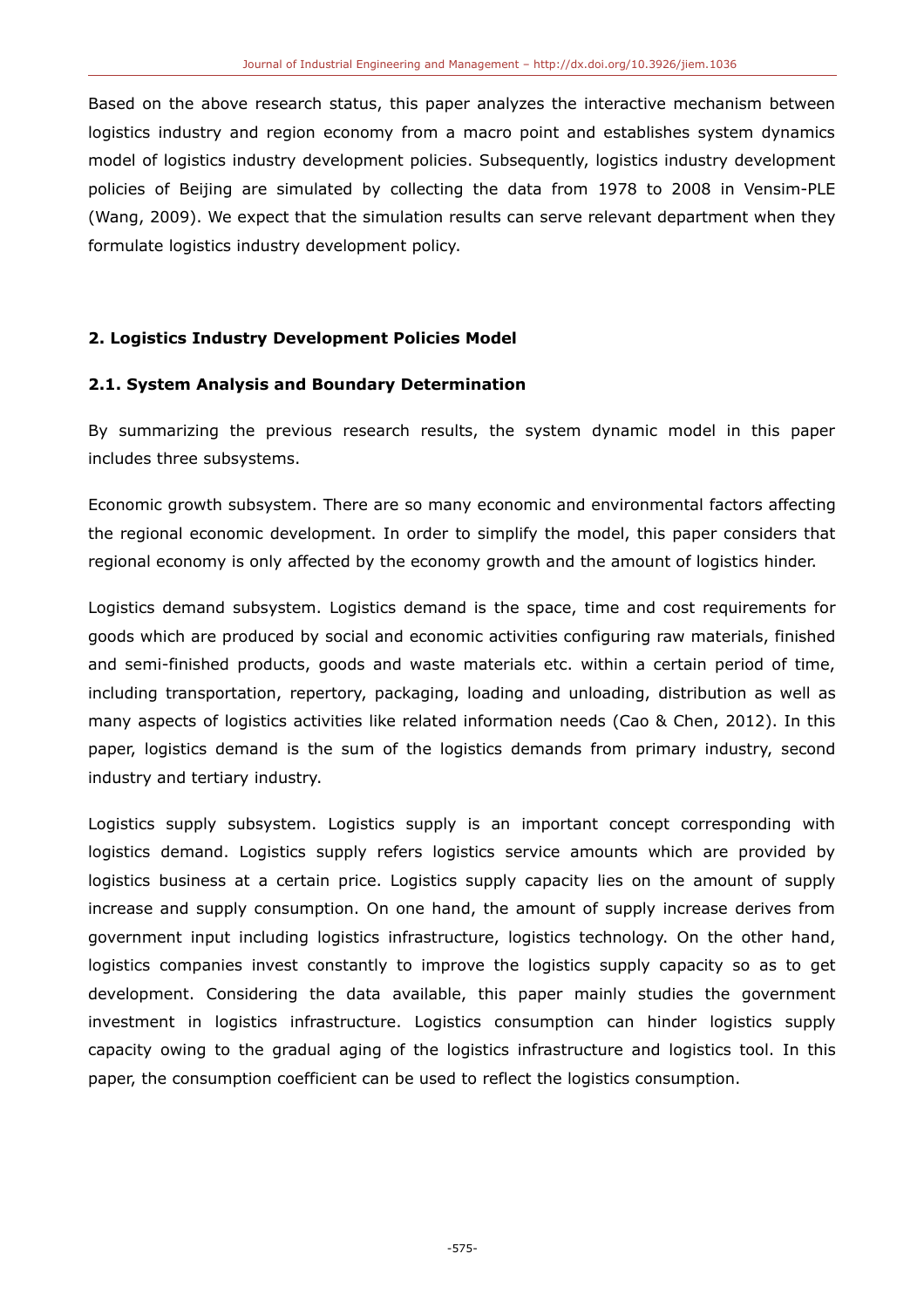#### **2.2. Causal Relationship Analysis**

The causal relationship is a qualitative description about the internal structure relationship of system, which is the basis of the system dynamics modeling. Therefore, by summarizing the previous research results and analyzing the relationship between the logistics industry development policy and regional economy, the causal diagram of logistics industry development policy can be established. The diagram is shown in Figure 1. Analyzing Figure 1, this system dynamic model includes the following basic feedback loops.



Figure 1. Basic Diagram of Regional Logistics Industry Development

(1) Feedback loop I: GDP  $\rightarrow$  Consumption Level  $\rightarrow$  Logistics Demand  $\rightarrow$  Logistics Services Prices → Logistics Supply Capacity → Logistics Quantity → Logistics Revenue → Logistics Profits. This loop demonstrates that the improvement of the regional GDP will increase the urban residents' consumption level and the logistics market demand. Increasing logistics need will increase the logistics service price and logistics supply capacity, which makes the logistics industry develop rapidly and promotes the national economy in the end.

(2) Feedback loop II: GDP→National Industrial Policy → Logistics Investment → Logistics Infrastructure  $\rightarrow$  Logistics Supply Capacity  $\rightarrow$  Logistics Quantity  $\rightarrow$  Logistics Profits. This loop demonstrates that government will increase investment in the logistics industry when making industry policies according to the increase of GDP. Logistics input raises the logistics supply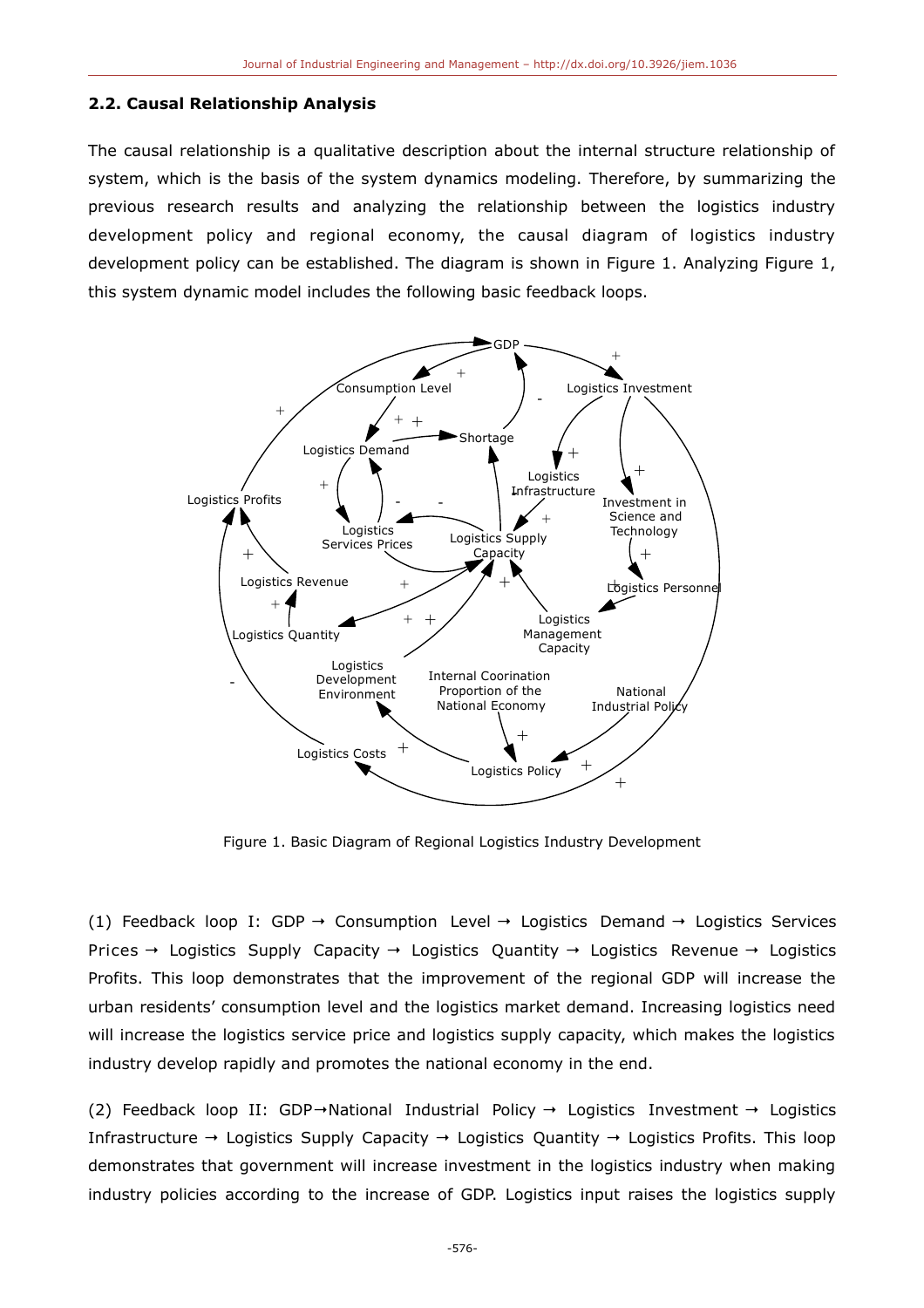capacity, and the supply capacity will enhance performance capacity, strengthen logistics industry revenue and drive GDP subsequently.

(3) Feedback loop III: GDP  $\rightarrow$  Logistics Investment  $\rightarrow$  Logistics Costs  $\rightarrow$  Logistics Profits. It means when the regional GDP increases, government will increase investment in the logistics industry, but the investment will increase the logistics cost and reduces the profits of the logistics and the local GDP correspondingly.

(4) Feedback loop IV: GDP  $\rightarrow$  Logistics Investment  $\rightarrow$  Logistics Costs  $\rightarrow$  Logistics Profits. It indicates regional GDP improvement will increase the logistics demand. If the logistics supply capacity isn't strengthened, the logistics demand would not be met, which will hinder the economy development.

(5) Feedback loop V: GDP → Logistics Investment → Logistics Supply Capacity → Logistics Shortage. This loop refers when the regional GDP increases, the government will increase investment in the logistics industry, thus enhancing the supply capacity and alleviating the shortages, which has a positive effect on the national economy.

## **2.3. System Flow Diagram**



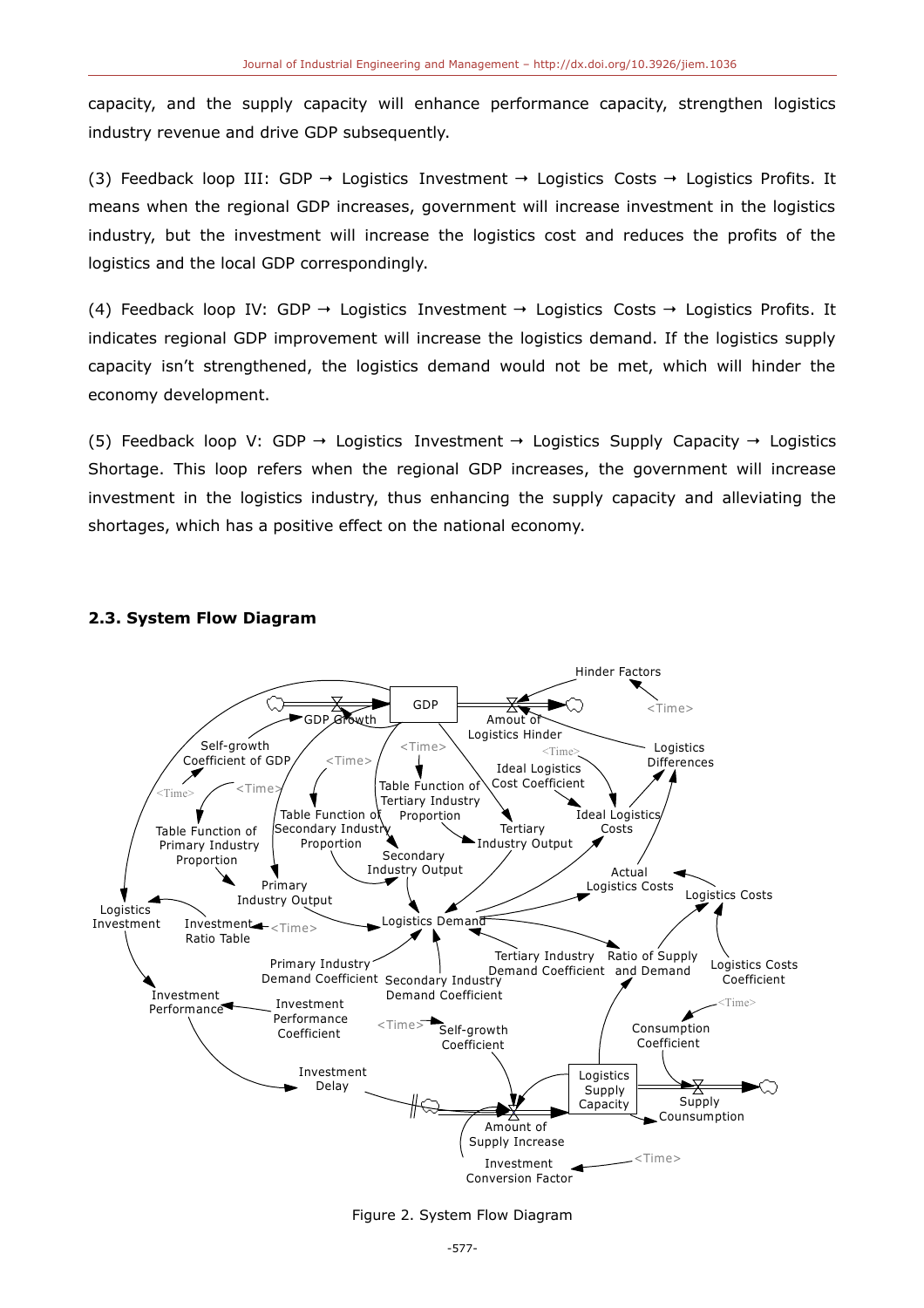According to the causal diagram, the flow diagram of logistics industry development policy can be drawn, which is shown in Figure 2. There are two state variables including GDP and logistics supply capacity and the corresponding rate variables are the GDP growth increment, logistics hinder weight, supply increment and supply consumption amount. Auxiliary variables include logistics investment, investment results, investment delay, the ideal logistics costs, the actual logistics costs, primary industry output, secondary industry output and tertiary industry output. Constants include the demand coefficient of primary industry, secondary industry and tertiary industry. The table functions include the self-growth coefficient of GDP, primary industry table function, secondary industry table function, tertiary industry table function, investment ration table, consumption coefficient, and conversion coefficients of investment and hinder factor table etc.

#### **2.4. Major Structure Equations**

#### *(1) Economic growth subsystems*

According to the above system flow diagram, the equation of GDP state variable is shown in Equation 1.

$$
GDP_t = GDP_{t-1} + \int_{t-1}^t (GG - LH)d\tau \tag{1}
$$

In the Equation 1, GDP cumulates over time  $(t)$ , and the initial value is  $GDP<sub>0</sub>$ , the cumulative value is the difference between GDP growth (GG) and logistics hinder (LH). In the Equation 2 and 3, the GG and the LH are the rate variables. GG can be expressed by the product of the GDP at the *t* – 1 time and the GDP growth coefficient (GGC) at the *t* – 1 time. Logistics hinder refers to the product of the logistics difference *Ldifference*(*t*) at the time *t* and the hinder coefficient (HC) at the *t* – 1 time. GDP growth coefficient (GGC) can be denoted by the table functions of GGC and time, as shown in Equation 4.

$$
GG_t = GDP_{t-1} \times GGC_t \tag{2}
$$

$$
LH_t = L_{difference(t)} \times HC_t \tag{3}
$$

$$
GGC_t = GGC_t(Time) \tag{4}
$$

The logistics difference (LD) is affected by the actual logistics costs (ALC) and the ideal logistics costs (ILC). So the LD can be expressed by the difference of ALC and ILC, which is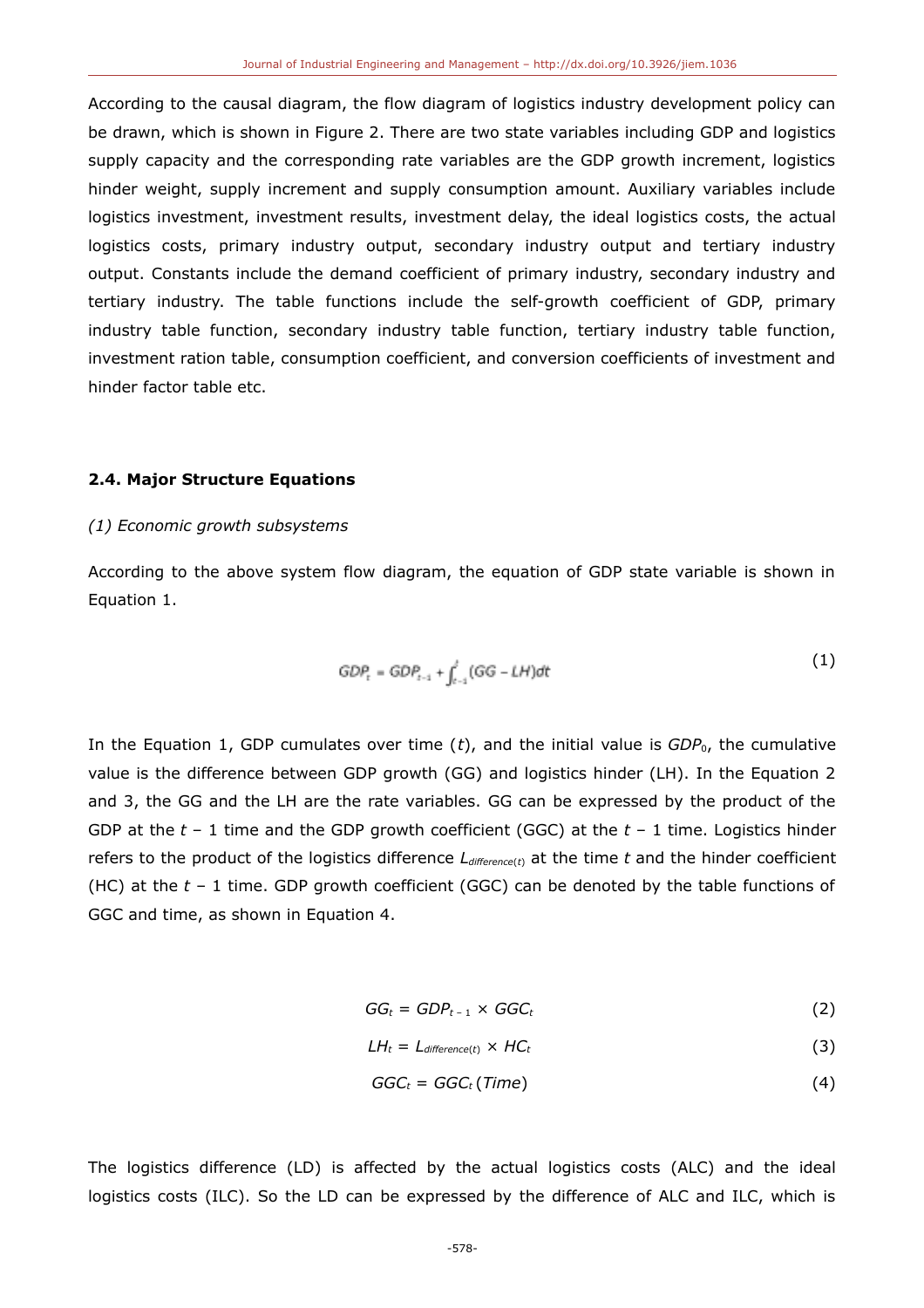shown in Equation 5. ILC is affected by logistics demand (*Ldemand*(*t*)) and ideal logistics cost coefficient (*ILCCt*), thus the rate equation is shown in Equation 6.

$$
LD_t = ALC_t - ILC_t \tag{5}
$$

$$
ILC_t = I LCC_t \times L_{demand(t)}
$$
 (6)

The primary industry output value (PIO), the second industry output value (SIO) and the tertiary industry output value (TIO) are affected separately by the proportion of the primary industry (PPI), the proportion of the second industry (PSI) and the proportion of the tertiary industry (PTI). The rate equation of PIO, SIO and TIO are shown in Equations 7, 8 and 9. PPI, PSI and PTI can be expressed by the table functions which are shown in Equations 10, 11 and 12.

$$
PIO_t = GDP_t \times PPI_t \tag{7}
$$

$$
SIO_t = GDP_t \times PSI_t \tag{8}
$$

$$
TIO_t = GDP_t \times PTI_t \tag{9}
$$

$$
PPI_t = PPI (Time)
$$
 (10)

$$
PSI_t = PSI (Time) \tag{11}
$$

$$
PTI_t = PTI(Time) \tag{12}
$$

#### *(2) Logistics demand subsystem*

Logistics demand (*Ldemand*) is affected by PIO, SIO, TIO, PIDC, SIDC and TIDC, therefore the multiple linear regression model of logistics demand can be established, which is shown in Equation 13.

$$
L_{demand(t)} = PIDC \times PID_t + SIDC \times SID_t + TIDC \times PTI_t + u
$$
\n(13)

As shown in Equation 14, the actual logistics cost (ALC) is influenced by the logistics demand (*Ldemand*) and logistics cost (LC). As shown in Equation 15, LC is affected by the logistics cost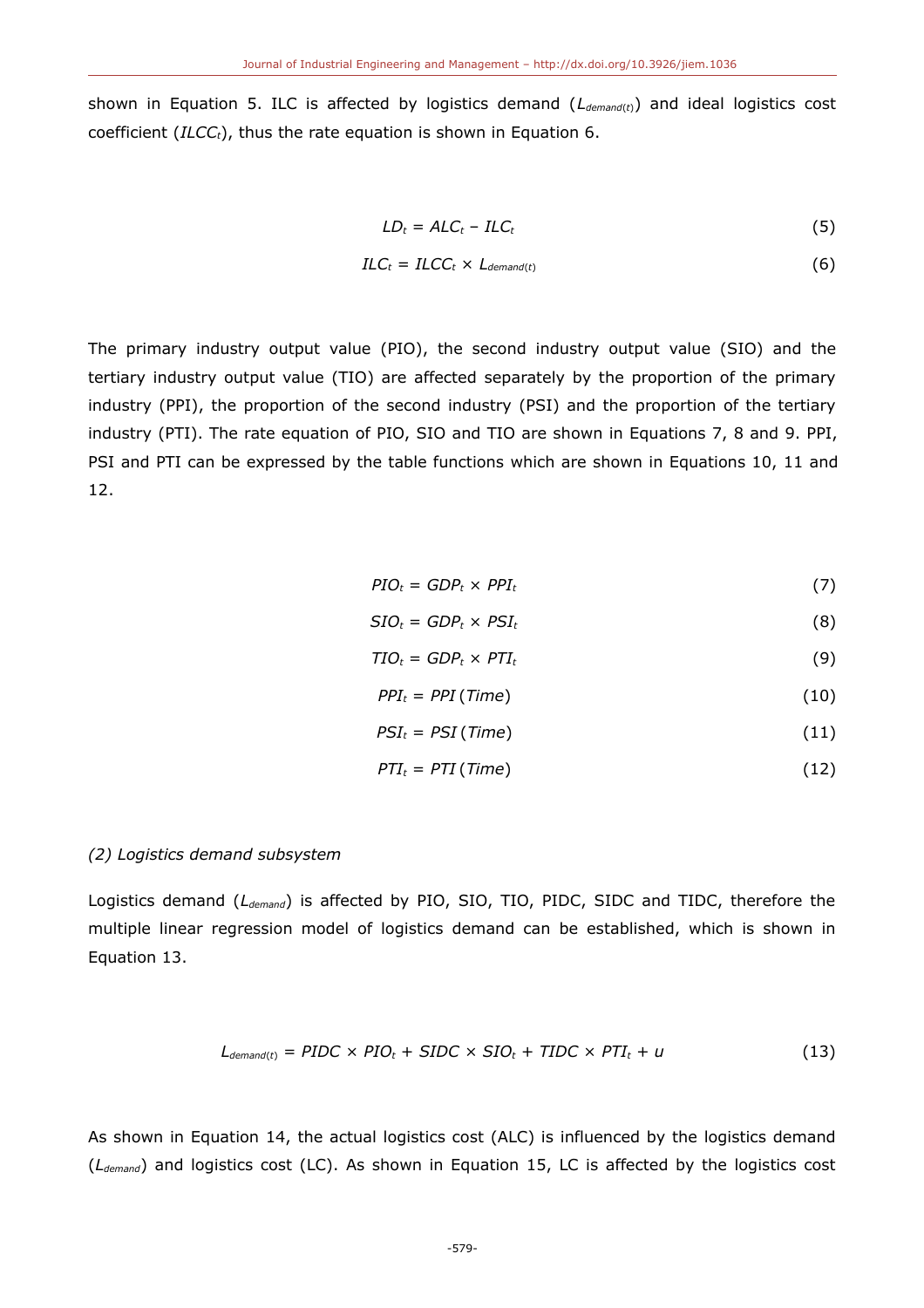factor (LCF) and supply and demand ratio (SDR). SDR is the function of logistics supply capacity (LSC) and *Ldemand*, which is expressed by Equation 16.

$$
ALC_t = L_{demand(t)} \times LF_t
$$
 (14)

$$
LC_t = LCF_t (SDR_t) \tag{15}
$$

$$
SDR_t = \frac{LSC_t}{L_{demand(t)}}
$$
(16)

#### *(3) Logistics supply subsystem*

In the system flow diagram, the equation of the LSC, supply increase (SI) and supply consumption (SC) are shown in Equations 17, 18 and 19.

In the Equation 17, LSC cumulates over time, and the initial value is LSC<sub>0</sub>. The cumulative value is the difference between supply increased value (SI) and supply consumption (SC). As is shown in Equation 18, SI is the function of self-growth factor (SGF), investment delay (ID), LSC and investment conversion factor (ICF). As shown in Equation 19, the SC is the table function of consumption coefficient (CC) and Time, SGF and CC is expressed by the time function, which is shown in Equations 20 and 21. There is some delay from the logistics investment to logistics supply. It is found that three years delay has the best performance by co-integration analysis. The investment delay equation is shown in Equation 22.

$$
LSC_t = LSC_{t-1} + \int_{t-1}^t (SI - SC)dt
$$
\n(17)

$$
SI_t = SFC_t \times LSC_t + ID_t \times ICF_t \qquad (18)
$$

$$
SC_t = LSC_t \times CC_t \tag{19}
$$

$$
SGF_t = 0.05 + 0.01 \times \sin(3.14 \text{(Time} - 1978)) \tag{20}
$$

$$
CC_t = 0.02 + 0.05 \sin(3.14 \text{(Time} - 1978)) \tag{21}
$$

$$
ID3_t = ID3_{t-1} + \int_{t-1}^{t} (IP_t - DELAY3)dt
$$
\n(22)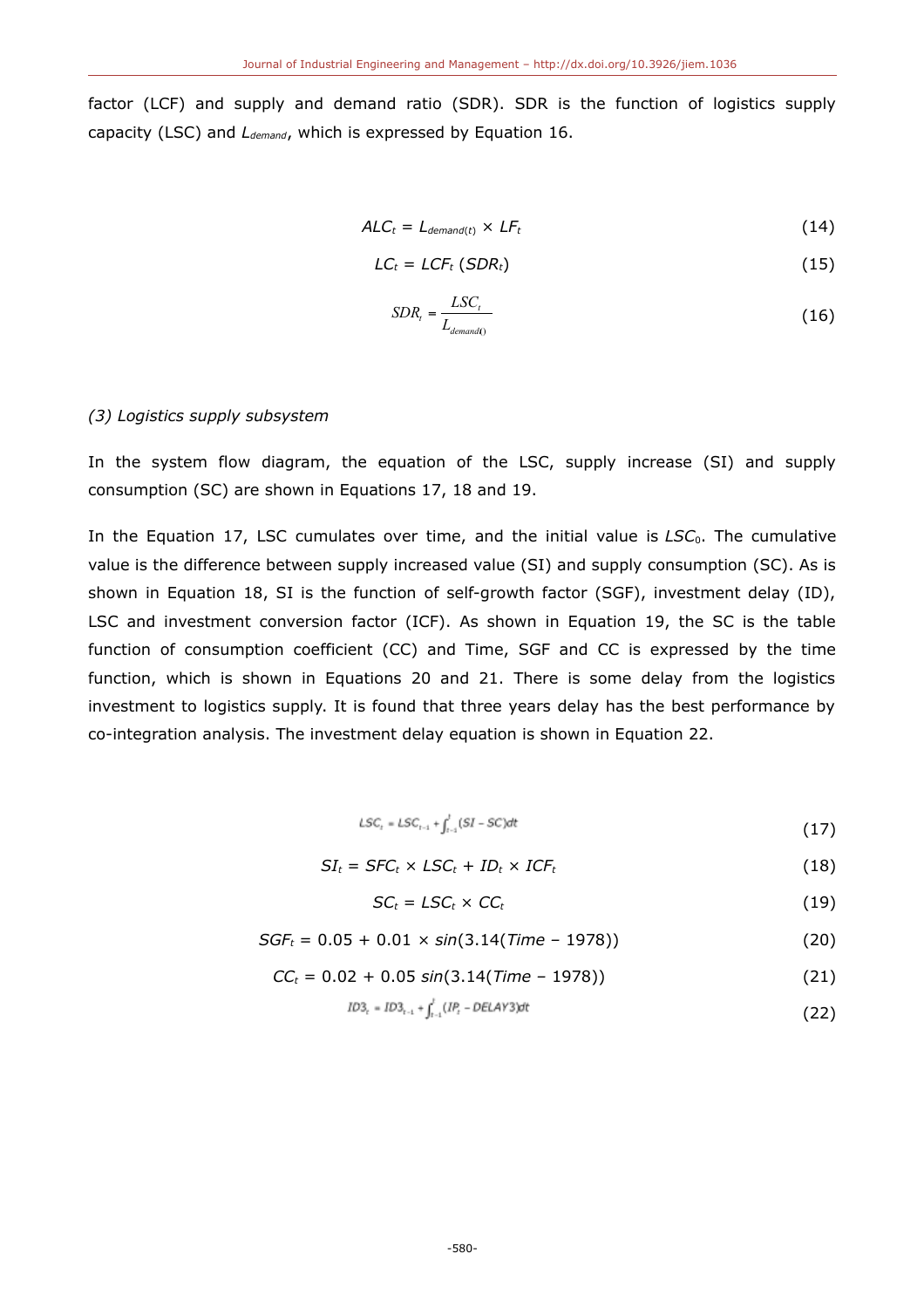#### **3. Empirical Analysis**

## **3.1. Equation and Parameters Determination**

In order to determine every system parameter more accurate, parameters of the model are set by using Beijing data from 1978 to 2011 which is borrowed from Beijing Statistical Yearbook.

## *(1) GDP self-growth coefficient (GGC)*

GDP growth is affected by the capital, labor and technology. From historical data, it is found that the overall trend of GDP is rising. *yk* expresses the amount of GDP at the year of *k*. The growth coefficient of GDP at the year of *k* + 1 is denoted by Equation 23.

$$
\xi_{k+1} = \frac{y_{k+1}}{y_k}
$$
 (23)

GGC can be expressed by the table function in the Vensim -PLE, which is shown as follows. GGC = ([(1978,0)(2028,0.316)],(1978,0),(1979,0.154),(1980,0.158),(1981,0.0007), (1982,0.157),(1983,0.182),(1984,0.183),(1985,0.187),(1986,0.108),(1987,0.147), (1988,0.255),(1989,0.01),(1990,0.098),(1991,0.196),(1992,0.184),(1993,0.25), (1994,0.292),(1995,0.316),(1996,0.187),(1997,0.161),(1998,0.144),(1999,0.126), (2000,0.18),(2001,0.173),(2002,0.164),(2003,0.16),(2004,0.205),(2005,0.155), (2006,0.165),(2007,0.13),(2008,0.129),(2009,0.093),(2010,0.1),(2011,0.081),(2012,0.077), (2013,0.05),(2015,0.05),(2018,0.05),(2020,0.05),(2024,0.05),(2026,0.05),(2028,0.05)).

## *(2) Logistics cost*

The logistics cost factor is an important indicator which reflects the logistics cost produced by per unit logistics quantity. In the light of historical data of social logistics total costs and GDP, the proportion of social logistics making up for GDP can be calculated. Logistics cost is affected by the supply and demand ratio. This means that the ratio increases, the logistics cost reduces. Conversely, the ratio reduces, and the cost increases. Take all these into considerations, the cost factor of the model is as follow. Logistics costs=  $([0,0)-(2,1)]$ , (0,0.25),(0.5,0.015),(1,0.0075),(2,0.0050).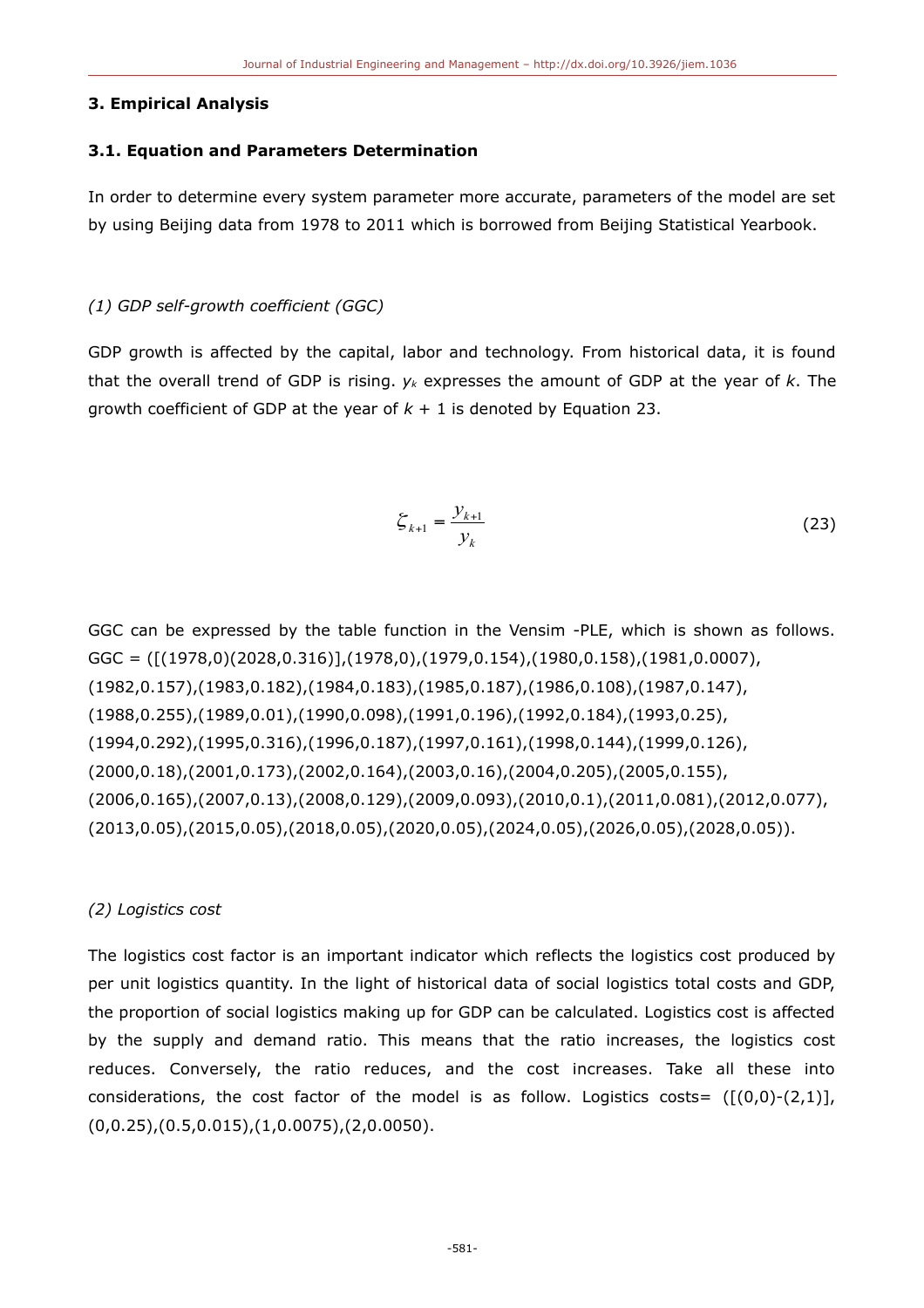# *(3) Logistics industry investment proportion table*

The logistics industry investment includes transportation, warehousing, postal services, wholesale trade, retail, trade services investment as well as logistics talent training investment etc. To ensure the data consistency, this paper applies the proportion of transportation and post investment proportion of GDP to determine the logistics industry investment proportion table. The specific table function is as below. Logistics industry investment proportion table

 $=$  ([(1978,0.0142)(2028,0.0714)],(1978,0.0193),(1979,0.0174),(1980,0.0194), (1981,0.0158),(1982,0.0142),(1983,0.0175),(1984,0.0157),(1985,0.0206),(1986,0.0232), (1987,0.0297),(1988,0.019),(1989,0.0219),(1990,0.0272),(1991,0.0217),(1992,0.04), (1993,0.0583),(1994,0.0709),(1995,0.0543),(1996,0.0556),(1997,0.0546),(1998,0.0714), (1999,0.0404),(2000,0.0393),(2001,0.04),(2002,0.0449),(2003,0.0431),(2004,0.0363), (2004.15,0.0375316),(2005,0.0443),(2006,0.0645),(2007,0.0641),(2008,0.063), (2009,0.0681),(2010,0.066),(2011,0.04),(2012,0.05),(2020,0.05),(2028,0.055)).

# *(4) The other parameters determination*

There are many methods to determine the parameters in the system dynamics model, such as the observational method, empirical method, fitting method, estimation method and experimental optimization method (Yin, Xie & Guo, 2013). Some parameters in the social economic system are difficult to get an accurate calculation due to many influential factors. Only by referring empirical data and making adjustment in the process of solution are parameters set. The other parameters in this model are set by referring research ideas, parameter determination methods and individual empirical parameters which are shown in Table 1.

| <b>Parameter variables</b>                               | <b>Value</b> |
|----------------------------------------------------------|--------------|
| Investment effect coefficient                            | 0.7          |
| Investment conversion rate (tons/one hundred million)    | 30           |
| Ideal demand coefficient                                 | 0.015        |
| Initial value of the regional GDP (one hundred million)  | 108.8        |
| Initial of logistics supply capacity (ten thousand tons) | 4563         |
| <b>INITIAL TIME</b>                                      | 1978         |
| <b>FINAL TIME</b>                                        | 2028         |
| <b>TIME STEP</b>                                         |              |

Table 1. Other Parameters' Value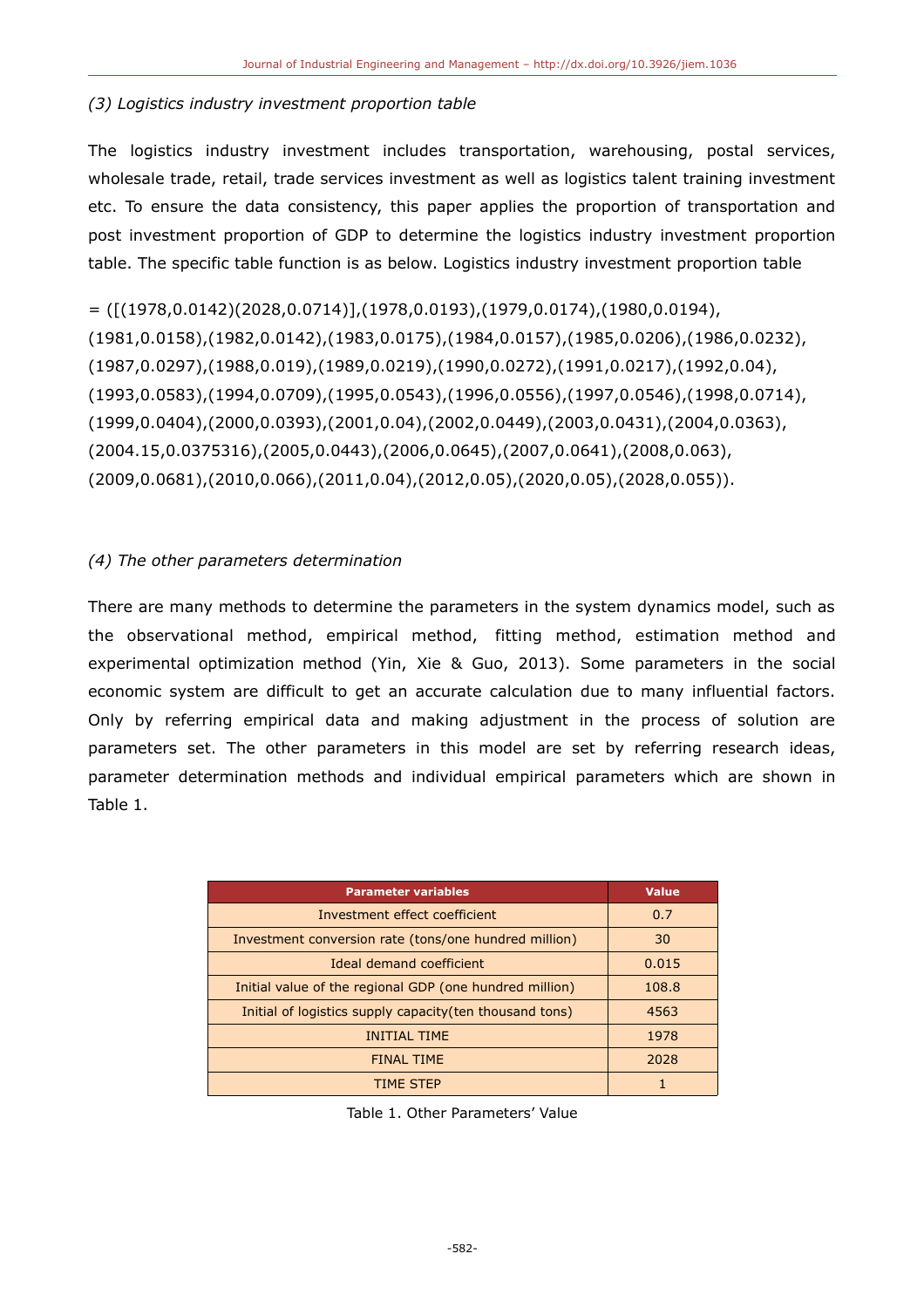#### **3.2. Validation of System Dynamics**

Before the policy simulation, we should test the model validation. The purpose of the validation is to verify the similarity of model and reality system. This means testing whether the model can reflect the features and changes of the actual system and whether we can correctly understand the problem to be solved. The methods are structural testing, parametric tests and behavior tests.

During the model validation process, comparing the simulation result and historical data is needed to test model accuracy. As shown in Tables 2.1, 2.2 and 2.3, comparison between simulation values and actual values is counted in Beijing from 1978-2011. From the table, it can be concluded that most errors are controlled within 5%, which indicates that the simulation results is consistent with the actual value.

| Year               | 1978  | 1979                                                                                    | 1980                                                                            | 1981 | 1982    | 1983    | 1984 | 1985 | 1986 | 1987 | 1988    | 1989  |
|--------------------|-------|-----------------------------------------------------------------------------------------|---------------------------------------------------------------------------------|------|---------|---------|------|------|------|------|---------|-------|
| Initial value      | 108.8 |                                                                                         | $120.1$   139.1   139.2   154.9   183.1   216.6   257.1   284.9   326.8   410.2 |      |         |         |      |      |      |      |         | 456.0 |
| Predictive value   |       | $108.8$   110.8   129.9   152.5   154.8   181.4   217.0   259.5   311.1   348.0   402.7 |                                                                                 |      |         |         |      |      |      |      |         | 473.0 |
| Error value $(\%)$ | 0.00  | $-7.71$                                                                                 | $-6.62$                                                                         | 9.53 | $-0.10$ | $-0.90$ | 0.21 | 0.95 | 9.19 | 6.47 | $-1.82$ | 3.72  |

Table 2.1. Simulation Effect Testing of Regional GDP State Variables Unit: 100million

| Year                    | 1990  | 1991    |      |      | 1992 1993 1994 1995 1996 1997                                                                                                                          |      |      |      |      | 1998   1999 | 2000 | 2001 |
|-------------------------|-------|---------|------|------|--------------------------------------------------------------------------------------------------------------------------------------------------------|------|------|------|------|-------------|------|------|
| Initial value           |       |         |      |      | 500.8 598.9 709.1 886.2 1145.3 1507.7 1789.2 2077.1 2377.2 2678.8 3161.7 3708.0                                                                        |      |      |      |      |             |      |      |
| <b>Predictive value</b> | 520.0 |         |      |      | $\mid$ 576.1 $\mid$ 694.0 $\mid$ 847.0 $\mid$ 1039.3 $\mid$ 1449.1 $\mid$ 1782.2 $\mid$ 2122.7 $\mid$ 2471.9 $\mid$ 2785.4 $\mid$ 3200.1 $\mid$ 3783.1 |      |      |      |      |             |      |      |
| Error value (%)         | 3.83  | $-3.81$ | 2.13 | 4.42 | $0.57$                                                                                                                                                 | 3.89 | 0.39 | 2.20 | 3.98 | 3.98        | 1.21 | 2.03 |

Table 2.2. Simulation Effect Testing of Regional GDP State Variables (continue) Unit: 100 million

| Year               | 2002   | 2003   | 2004   | 2005              | 2006              | 2007 | 2008                                           | 2009 | 2010 | 2011 |
|--------------------|--------|--------|--------|-------------------|-------------------|------|------------------------------------------------|------|------|------|
| Initial value      | 4315.0 | 5007.2 | 6033.2 |                   | $6969.5$   8117.8 |      | 9846.8   11115.0   12153.0   14113.6   16251.9 |      |      |      |
| Predictive value   | 4444.6 | 5180.2 |        | $6015.9$   7255.8 | 8387.3 9777.0     |      | 11053.6 12485.2 13652.7 15922.9                |      |      |      |
| Error value $(% )$ | 3.00   | 3.45   | 0.29   | 4.11              | 3.32              | 0.71 | 0.55                                           | 2.73 | 3.27 | 2.02 |

Table 2.3. Simulation Effect Testing of Regional GDP State Variables (continue) Unit: 100 million

#### **3.3. The Policy Simulation Programs and Results Analysis**

Based on the system dynamic simulation of regional logistics in Beijing, the interactive relationship between logistics industry policy and regional economy is found by adjusting parameters of the model, and get hold of the policy measures which is suitable for the development of the logistics system in the Beijing area. Thus, we simulate the model through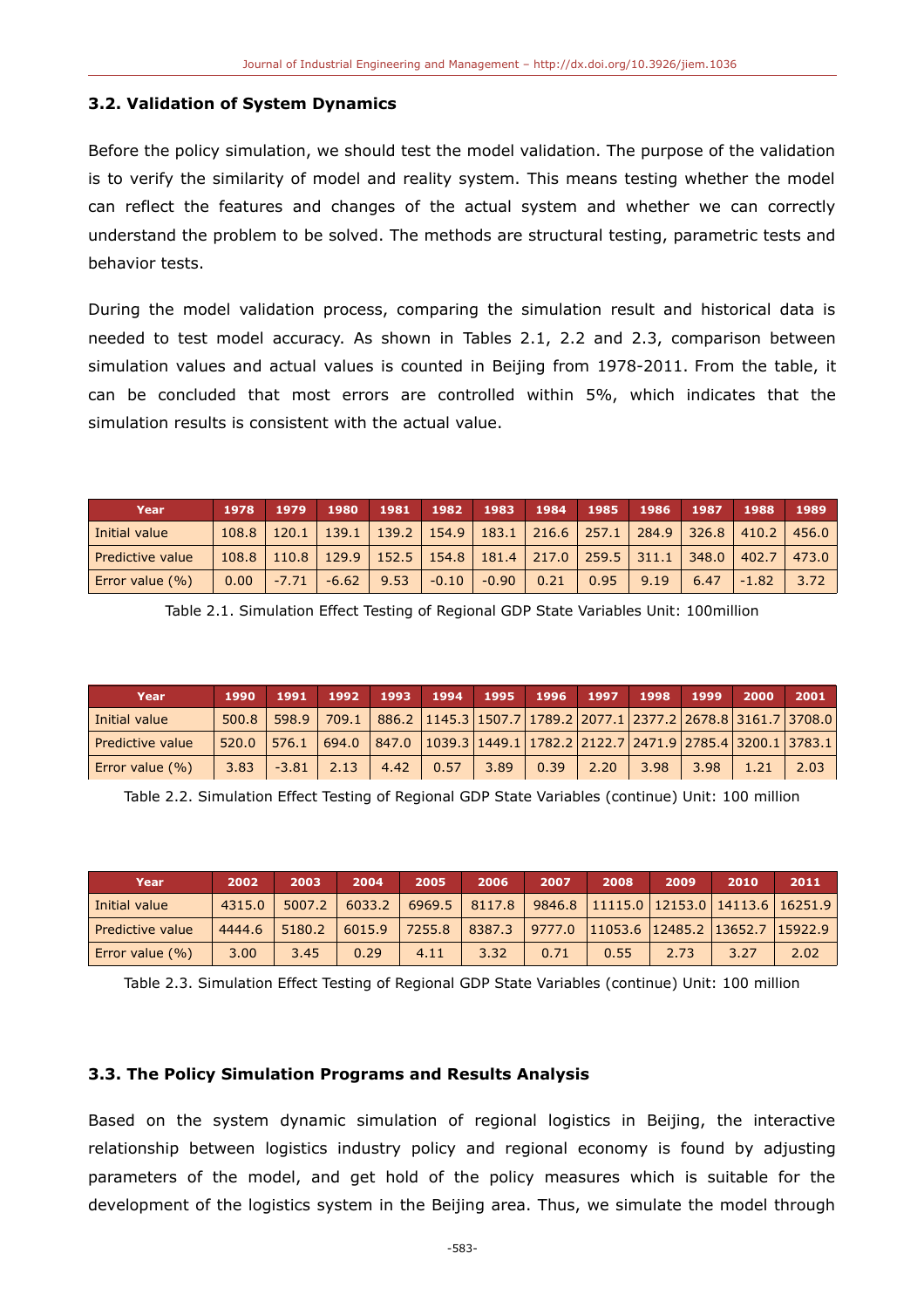changing technical input efficiency, increasing investment in fixed assets, adjusting industrial structure and comprehensive policy.

# *(1) Policy* Ⅰ*: Change the technology investment efficiency*

Essentially, the technology policy is to improve the rational allocation of resource elements by changing the investment conversion rate. With economic development, the international competitiveness of industry is stepping into innovation-driven stage after experiencing a factor-driven and capital-driven stage. The reasonable input of new technologies and new programs enhance the investment transformation effect. In this paper, we will change the investment conversion from 30 to 50 to analyze other variables of the system.

# *(2) Policy* Ⅱ*: Increase the investment in fixed assets*

Increasing investment in fixed assets refers to perfect the logistics infrastructure construction so as to provide a good development environment for the logistics industry. This paper designs the proportion of fixed assets investment to increase by 2% to analyze other variables of the system.

# *(3) Policy* Ⅲ*: Adjusting industrial structure*

The industrial structure policy means the priority selection of the industry development. It is made by government through affecting industrial structure transformation to achieve the optimization of the industrial structure and accelerate economic growth. According to the historical data analysis, the industrial structure of Beijing is constantly changing. The proportion of primary industry has declined year by year. In contrary, the proportion of tertiary industry has increased. Therefore, this paper makes the proportion of the first, second and tertiary industry 1%, 24% and 75% respectively.

# *(4) Policy* Ⅳ*: Comprehensive policy*

This policy combines changing technical input efficiency policy, increasing investment in fixed assets policy, adjusting industrial structure policy. The investment conversion rate and the industry structure are adjusted according to the Policy I and Policy III. The proportion of fixed assets investment is increased by 0.5%.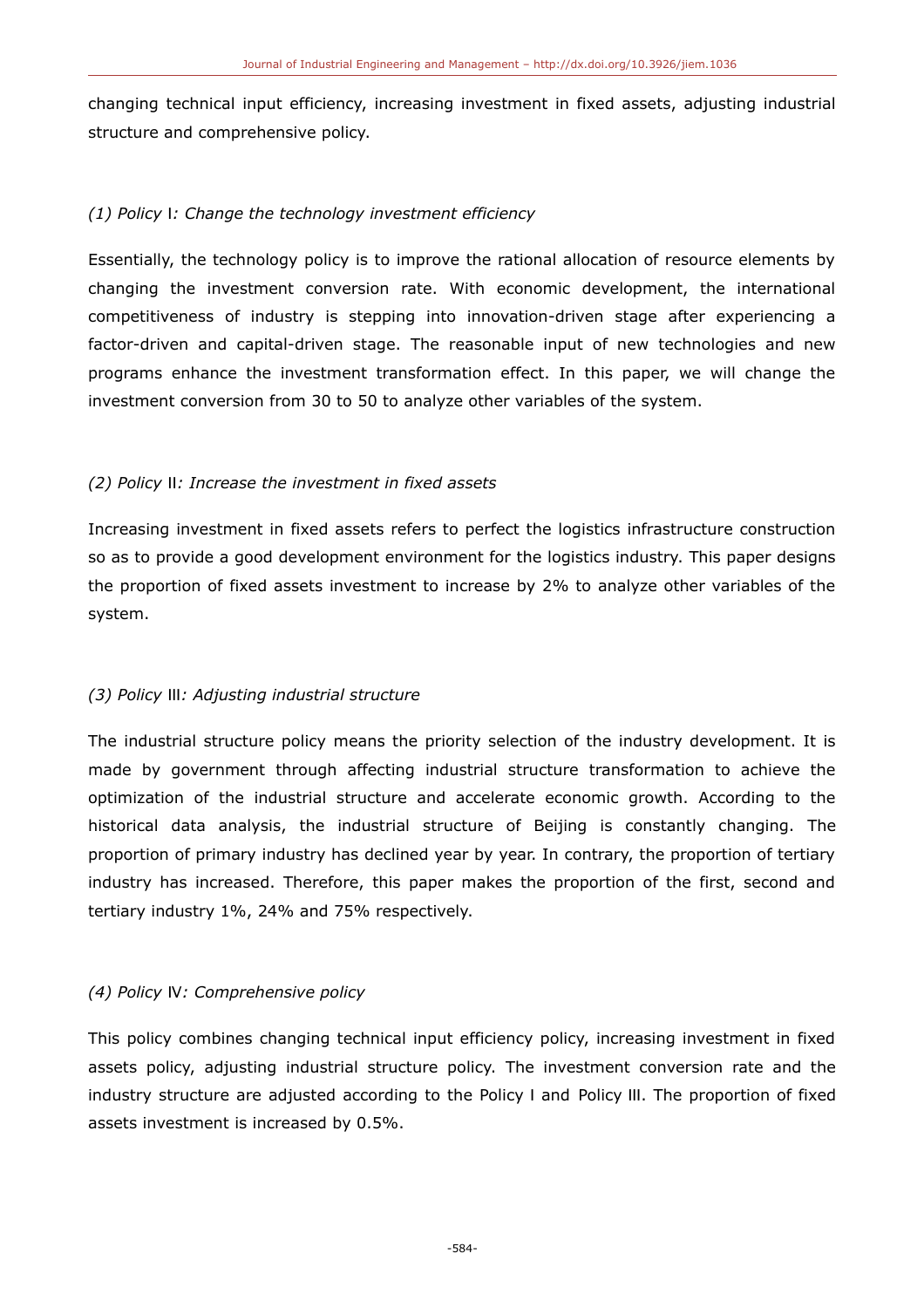Parameters of Policy Ⅰ, Policy Ⅱ,Policy Ⅲ and Policy Ⅳ are put into model and simulated by running Vensim-PLE. Results of sensitivity analysis including GDP, logistics demand, logistics supply capacity and actual logistics costs are as follows.

For GDP, comparing simulation results, the conclusion is that Policy Ⅳ has the best pull effect for the GDP, the Policy Ⅰ and the Policy Ⅱ make a better performance than Policy Ⅲ, and the Policy I has better effect than the Policy II and the Policy III. The result demonstrates that resources can be rationally allocated by altering technology investments conversion rate and then GDP growth can greatly be promoted by the reasonable investment of the new technology and new program. In addition, social economic development is boosted after logistics demand is met by improving logistics supply capacity which is modified by increasing the fixed assets investment. With industry structure getting more rational in Beijing, the impact of adjusting the proportion of industry structure on GDP is not obvious.

For the logistics demand, after the Policy Ⅳ implementation, the logistics demand is increased. After the Policy I and II implementation, the logistics demand is slightly increased, however, after the Policy Ⅲ implementation, the logistics demand is reduced. These indicate that the industry structure of Beijing has transformed from industrial-oriented to service-oriented. At the same time, the logistics demand is to improve the service requirement after that logistics operation efficiency and the information level should be enhanced to accelerate the logistics industry.

For the logistics supply, the effect of the above four policies for logistics supply capacity is Policy Ⅳ > Policy Ⅰ > Policy Ⅱ > Policy Ⅲ, which means the mixed effect of Policy Ⅳ is much better than the separate effect of Policy<sub>III</sub> and III. Take the single policy into consideration, the impact of Policy Ⅲ on the logistics supply capacity is not obvious. Thus, increasing the investment conversion rate and fixed assets investment will improve the logistics supply capacity. However, the adjustment of the industry structure will not generate the same obvious effect.

With the increasing of logistics demand, actual logistics costs shows upwards trend under four policies, however, different policy has different effect. Overall, the impact of Policy Ⅳ on actual logistics costs is much better than the others. For the single policy, the impact of Policy Ⅰ on the actual logistics costs is much better than Policy Ⅱ and Policy Ⅲ. Through changing the investment conversion rate and fixed assets investment proportion, the actual logistics cost have been significantly reduced. Meanwhile, due to the adjustment of industrial structure, logistics demand reduces, the impact of Policy Ⅱ on the actual logistics costs is higher than Policy III. In the short term, the impact of changing the investment conversion efficiency and increasing the fixed assets investment on the actual logistics costs is much better than adjusting industry structure by comparing the effect. Nevertheless, in the long term, adjusting

-585-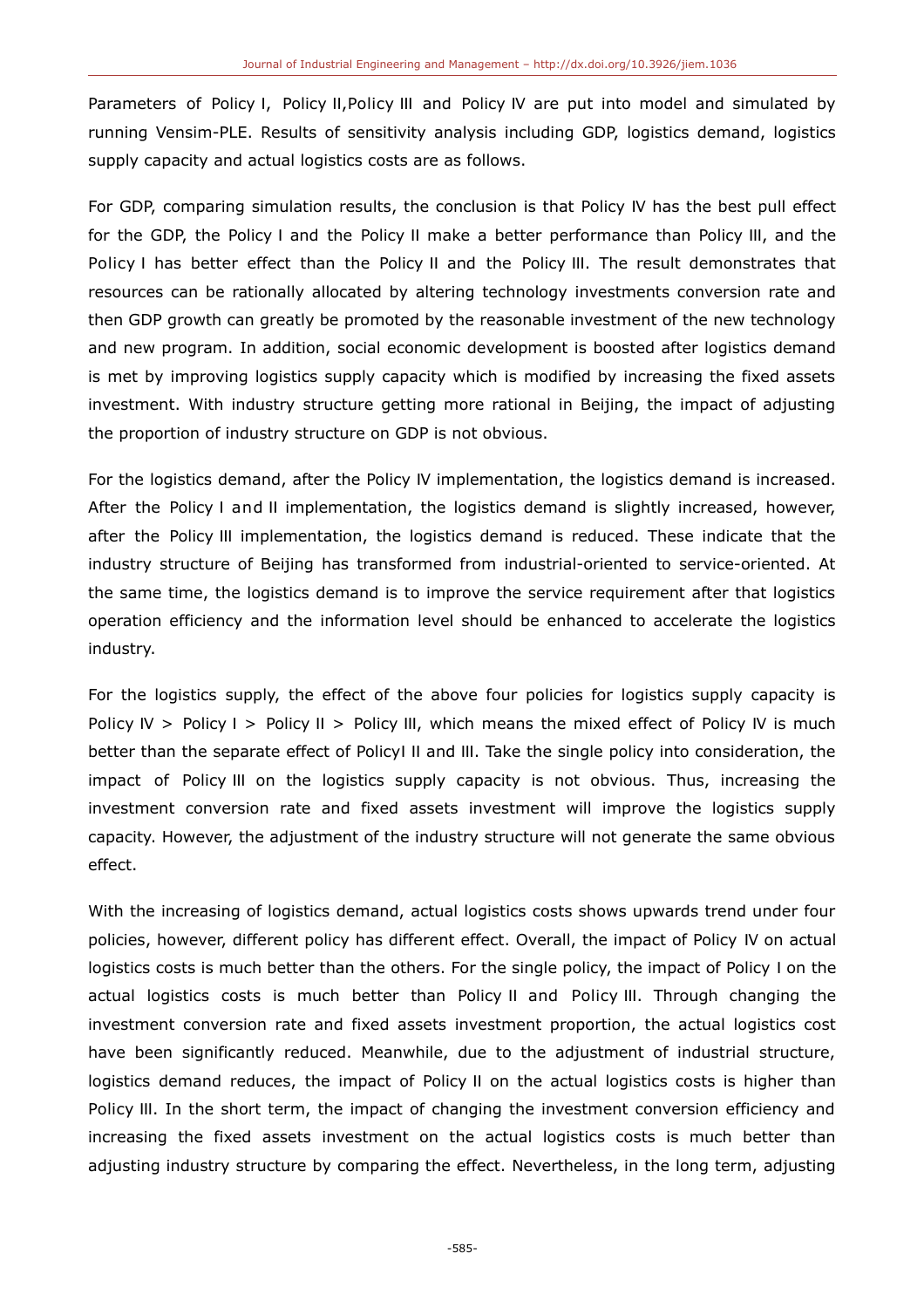the industry structure will have a profound impact on the actual logistics costs and regional GDP.

In summary, comparing the four policies on GDP, logistics demand, logistics supply capacity and logistics cost, we find Policy Ⅳ is much better than the others. Therefore, influential factors of logistics industry should be comprehensively considered and developed reasonably and assertively. Only by this way will the high return be obtained with lower cost.

## **4. Conclusions**

In view of the dynamic relationship between logistics industry development policy and region economy, the correlation is deeply analyzed and the dynamic model of logistics industry development policy is built. Logistics industry development policy of Beijing including changing the technology investment efficiency, increasing the fixed assets investments, adjusting the industry structure and comprehensive policy are simulated after the validity check. The following conclusion can be obtained through policy simulation and theoretical analysis. Above all, the supply capacity is less than logistics demand in the Beijing area. Logistics industry development policies have obvious role in promoting economic growth and improving logistics efficiency. Besides, from the effect of single policy, the policy of technology investment efficiency has better effect for GDP, logistics demand and actual logistics cost than other policies. Increase the investment in fixed assets has the best pull effect for the logistics supply capacity. Finally, from the comprehensive effect of policies, the effect of the comprehensive policy is significantly better than the effect of single policy.

As part of the logistics data is difficult to obtain, some data is replaced with related parameters, and what makes the prediction accuracy of the model lower. In the future, a more accurate model equation needs to be built and more accurate system parameters need to be designed so as to make up for the deficiencies.

## **Acknowledgments**

This paper was funded by National Natural Science Foundation of China (No. 71273023)

## **References**

Cao, P., & Chen, F.J. (2012). Grey BP Neural Networks Model based on GA and Its Application in Regional Logistics Demand Forecasting. *Journal of Beijing Institute of Technology (Social Sciences Edition)*, 14(3), 66-70.